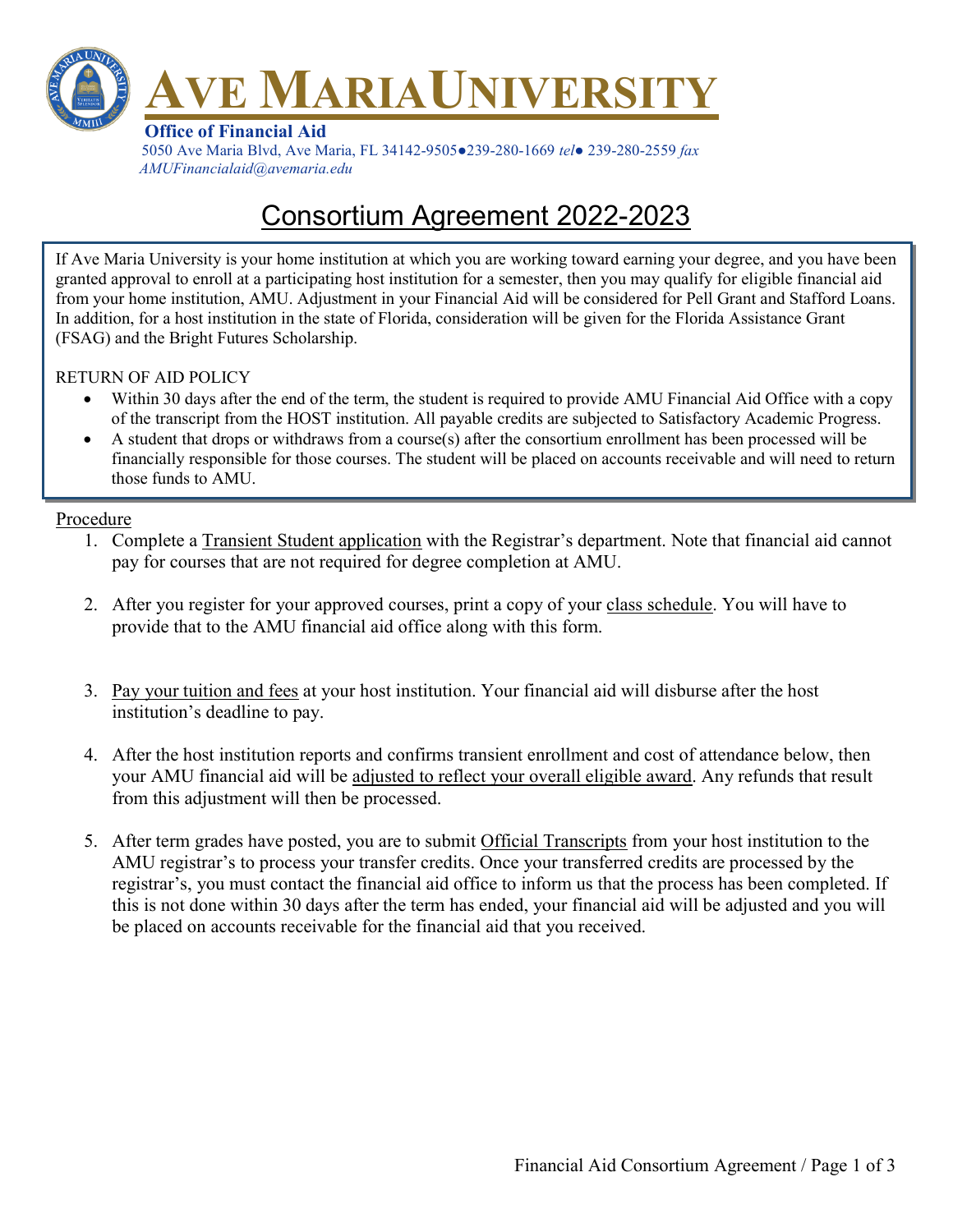## Section 1 – To be completed by the student

| This agreement is entered into between Ave Maria University (AMU) and                                                                                                                                                                                                                                       |                          |                    |       | (the host school) for the benefit of:                                                                                                                                                                                                                     |
|-------------------------------------------------------------------------------------------------------------------------------------------------------------------------------------------------------------------------------------------------------------------------------------------------------------|--------------------------|--------------------|-------|-----------------------------------------------------------------------------------------------------------------------------------------------------------------------------------------------------------------------------------------------------------|
| Student Name:                                                                                                                                                                                                                                                                                               |                          |                    |       |                                                                                                                                                                                                                                                           |
|                                                                                                                                                                                                                                                                                                             |                          |                    |       |                                                                                                                                                                                                                                                           |
| Under the consortium agreement, the student will:<br>Be enrolled in a degree, certificate, or other recognized credential program at AMU<br>$\checkmark$ Maintain satisfactory academic progress.<br>office.<br>$\checkmark$ Pay tuition, fees, and other expenses as charged by AMU and/or the host School |                          |                    |       | $\checkmark$ Take courses at the host school which are transferable to his or her degree as certified by the AMU Registrar<br>$\checkmark$ Ensure that the host school provides AMU with an academic transcript upon completion of the consortium period. |
| Student Signature:                                                                                                                                                                                                                                                                                          | Date:                    |                    |       |                                                                                                                                                                                                                                                           |
| Enrollment period dates:<br>Amount of credits enrolled:                                                                                                                                                                                                                                                     | From                     |                    | to:   | Section IV – To be completed by the Host School Financial Aid Office AFTER their Add/Drop period                                                                                                                                                          |
| Cost of Attendance for the Period of Enrollment                                                                                                                                                                                                                                                             |                          |                    |       |                                                                                                                                                                                                                                                           |
| Tuition and Fees                                                                                                                                                                                                                                                                                            | $\overline{\text{S}}$    | Transportation:    |       | $\overline{\$}$ $\qquad$                                                                                                                                                                                                                                  |
| Books and Supplies                                                                                                                                                                                                                                                                                          | $\sqrt{s}$               | Personal Expenses: |       | $\overline{\mathcal{S}}$                                                                                                                                                                                                                                  |
| Room and Board                                                                                                                                                                                                                                                                                              | $\overline{\mathcal{S}}$ | Other:             |       | $\overline{\mathcal{S}}$                                                                                                                                                                                                                                  |
| Under this consortium agreement, the Host School:<br>1. Agrees to notify AMU if the student fails to enroll in, or withdraw from the Host School.                                                                                                                                                           |                          |                    |       | 2. Will provide AMU with a Host School academic transcript upon completion of the consortium period.                                                                                                                                                      |
| Host School Financial Aid Officer's Signature                                                                                                                                                                                                                                                               |                          | Date               |       |                                                                                                                                                                                                                                                           |
| <b>Printed Name</b>                                                                                                                                                                                                                                                                                         |                          |                    | Title |                                                                                                                                                                                                                                                           |

Email Address: Telephone Fax Number